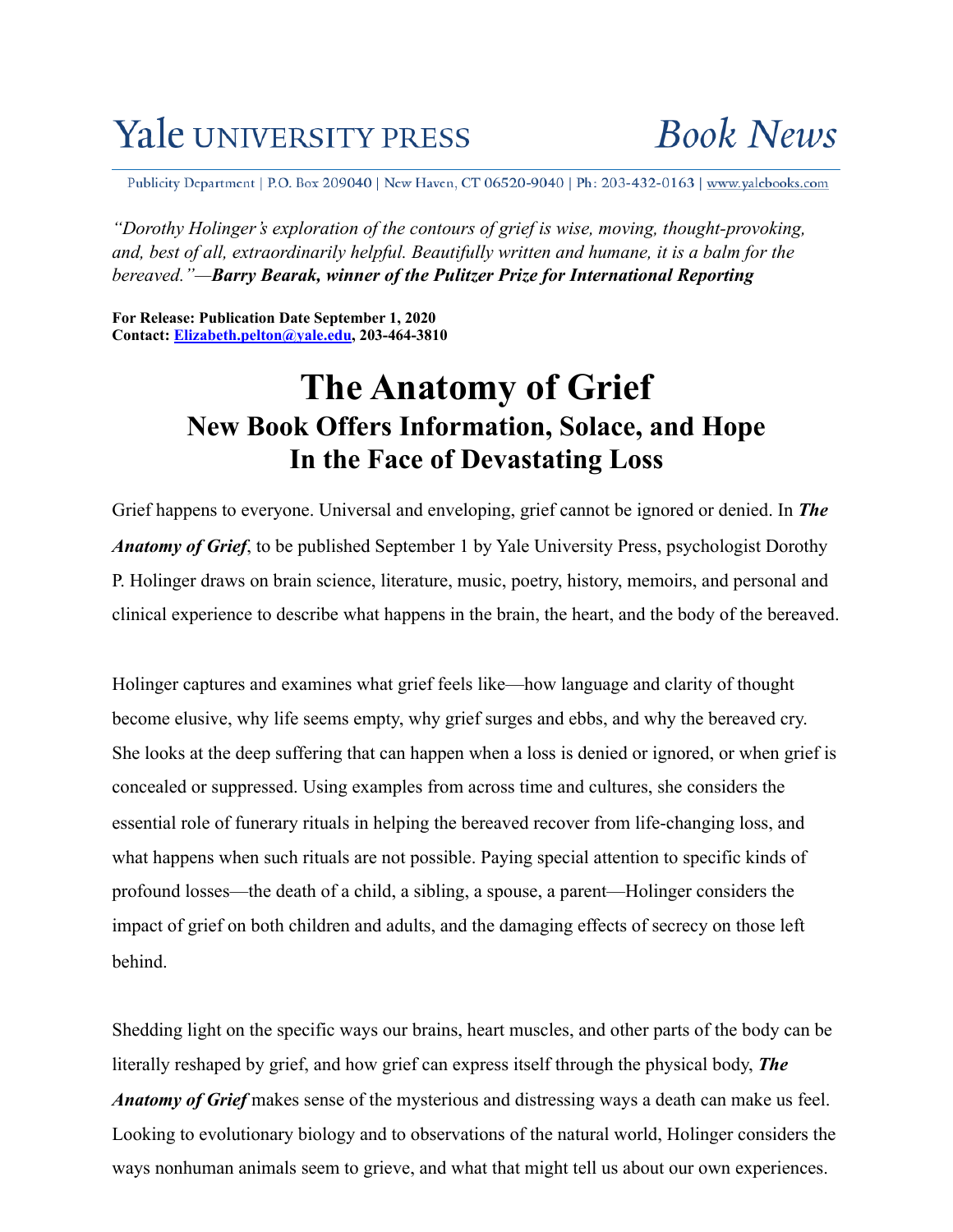Resting on a scientific foundation, this deeply compassionate and literary book shows the bereaved how to move through the grieving process to a place where memories can be cherished. Understanding grief in deeper, more multidimensional ways can help us live life again with joy. The *Anatomy of Grief* is a book for everyone—those who have experienced the loss of a loved one, those who have been unable to mourn in traditional ways, those who must prepare for loss, and anyone who wants to better understand and help someone who is grieving.

**Dorothy P. Holinger**, Ph.D., was an academic psychologist on the faculty of Harvard Medical School for over twenty-three years. She is a Fellow of the Association for Psychological Science and has her own psychotherapy practice.

*The Anatomy of Grief Dorothy P. Holinger, Ph.D. September 1, 2020, Yale University Press 328 pages, 5 1/2 x 8 ½, 11 b/w illus. ISBN: 978-0-300-22623-2 Hardcover, \$27.50* 

*Visit the author's companion website for The Anatomy of Grief: dorothypholinger.com.* 

# **Praise for The Anatomy of Grief**

"*Anatomy of Grief* is a gem. Dorothy Holinger approaches grief as a scientist and clinician, combined with personal experience, exploring the evolutionary history, anatomy, and physiology of grief. A real masterpiece."—**Donald L. Schomer, MD, Professor of Neurology, Harvard Medical School** 

"This is a unique and truly important book to anyone who wishes to understand, and learn how to cope with, grief. Combining research, clinical and personal experience, it presents a practical, relatable, and deeply human guide to the most difficult of times."

— **Chris Reid, Director of Product Development and Publishing,** *Science* **Magazine**

"*The Anatomy of Grief* brings together Dorothy Holinger's expertise in brain research and her clinical work with grieving patients. She speaks compellingly to the grief-stricken, urging them to resist society's pressure to 'get over it' on some imposed timetable."

—**Barbara J. King, author of** *How Animals Grieve*

"*The Anatomy of Grief* is a great read. All of us have been affected by grief and will find satisfaction in the new knowledge gained as well as enjoyment from Dorothy Holinger's talent as a writer."—**Michael K. Rees, MD, MPH, Beth Israel Deaconess Medical Center**